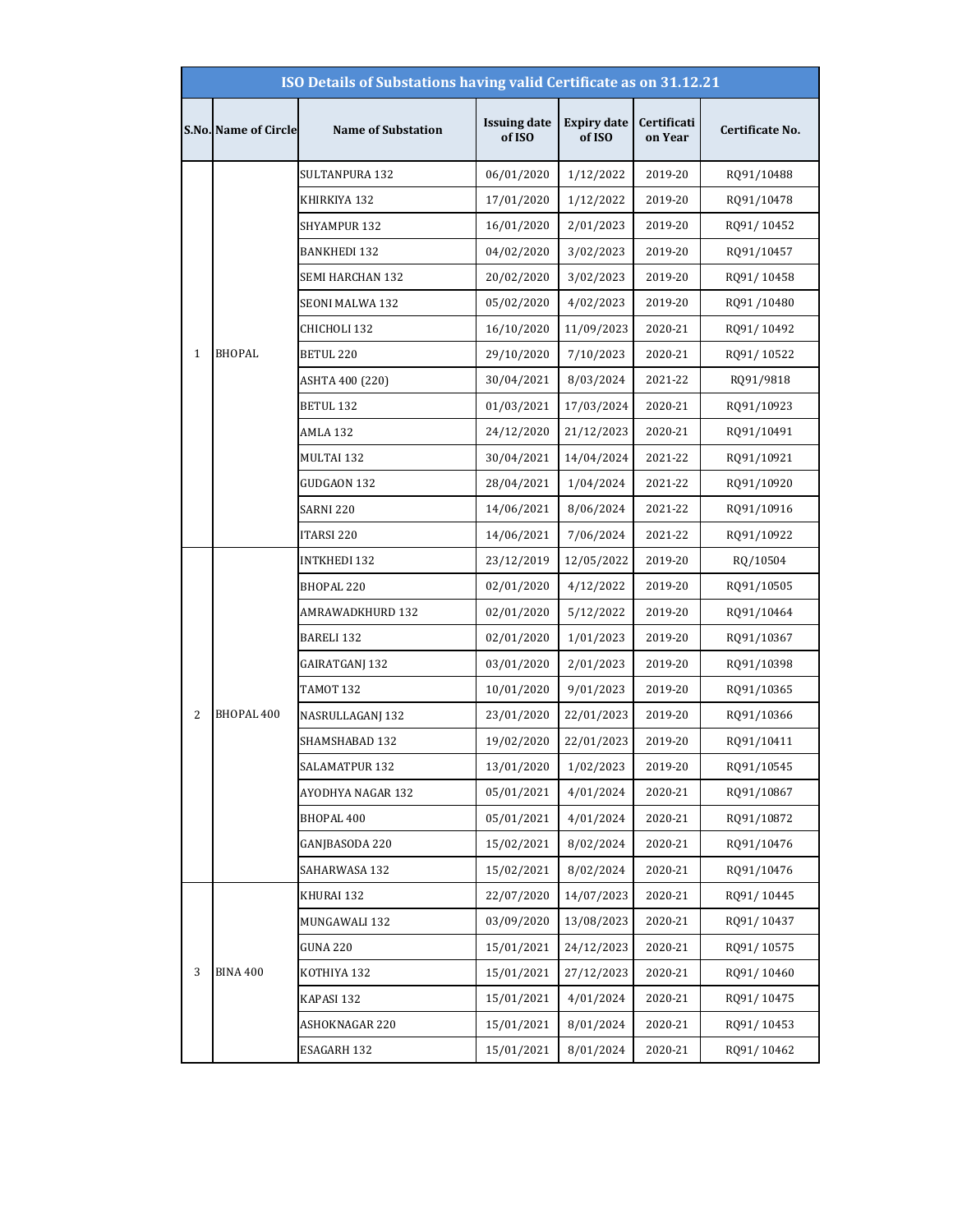|                | <b>S.No. Name of Circle</b> | <b>Name of Substation</b>      | <b>Issuing date</b><br>of ISO | <b>Expiry date</b><br>of ISO | Certificati<br>on Year | Certificate No. |
|----------------|-----------------------------|--------------------------------|-------------------------------|------------------------------|------------------------|-----------------|
|                |                             | MOHNA 132                      | 07/11/2019                    | 11/06/2022                   | 2019-20                | RQ91/10427      |
|                |                             | GWALIOR II 220                 | 07/11/2019                    | 11/08/2022                   | 2019-20                | RQ91/10430      |
|                |                             | GOHAD 132                      | 05/11/2019                    | 4/11/2022                    | 2019-20                | RQ91/10493      |
|                |                             | DATIA 132                      | 05/11/2019                    | 4/11/2022                    | 2019-20                | RQ91/10538      |
|                |                             | HASTINAPUR 132                 | 20/11/2019                    | 19/11/2022                   | 2019-20                | RQ91/10428      |
| $\overline{4}$ | <b>GWALIOR</b>              | <b>GWALIOR MOTIJHEEL 132</b>   | 05/12/2019                    | 4/12/2022                    | 2019-20                | RQ91/10397      |
|                |                             | SHIVPURI 220                   | 04/12/2020                    | 3/12/2023                    | 2020-21                | RQ91/9047       |
|                |                             | DATIA 220                      | 04/11/2019                    | 3/11/2022                    | 2019-20                | RQ91/10459      |
|                |                             | MORENA 220                     | 12/11/2020                    | 12/03/2023                   | 2020-21                | RQ91/10553      |
|                |                             | KAILARAS 132                   | 13/01/2021                    | 12/07/2023                   | 2020-21                | RQ91/10540      |
|                |                             | <b>PORSA 132</b>               | 12/11/2020                    | 12/11/2023                   | 2020-21                | RQ91/10548      |
|                |                             | <b>RAU 132</b>                 | 07/06/2019                    | 6/06/2022                    | 2019-20                | RQ91/10333      |
|                |                             | ELECTRONIC COM. INDORE 132     | 11/06/2019                    | 10/06/2022                   | 2019-20                | RQ91/10325      |
|                |                             | SATYA SAI INDORE 132           | 11/06/2019                    | 10/06/2022                   | 2019-20                | RQ91/10340      |
|                |                             | <b>INDORE 400</b>              | 22/06/2019                    | 21/06/2022                   | 2019-20                | RQ91/10334      |
|                |                             | SIMROL 132                     | 24/06/2019                    | 23/06/2022                   | 2019-20                | RQ91/10344      |
|                |                             | RAUKHEDI 132                   | 22/07/2019                    | 21/07/2022                   | 2019-20                | RQ91/10394      |
|                |                             | INDORE EAST (BICHOLI.M.) 220   | 24/07/2019                    | 22/07/2022                   | 2019-20                | RQ91/10332      |
| 5              | <b>INDORE</b>               | RAJGARH (DHAR INDORE) 132      | 05/08/2019                    | 4/08/2022                    | 2019-20                | RQ91/10392      |
|                |                             | PITHAMPUR 400                  | 27/09/2019                    | 18/08/2022                   | 2019-20                | RQ91/10345      |
|                |                             | RAJGARH (DHAR INDORE) 220      | 28/08/2019                    | 27/08/2022                   | 2019-20                | RQ91/10393      |
|                |                             | MANGALIYA 220                  | 05/09/2019                    | 4/09/2022                    | 2019-20                | RQ91/10438      |
|                |                             | JHABUA 132                     | 24/10/2019                    | 23/10/2022                   | 2019-20                | RQ91/10489      |
|                |                             | SIVNI 132 (SHIVNI)             | 07/11/2019                    | 6/11/2022                    | 2019-20                | RQ91/10487      |
|                |                             | INDORE-II (JETPURA) 220        | 10/12/2019                    | 9/12/2022                    | 2019-20                | RQ91/10454      |
|                |                             | JAMLI 132                      | 09/01/2021                    | 8/01/2024                    | 2020-21                | RQ91/10865      |
|                |                             | INDORE (S.Z.) 220 (SOUTH ZONE) | 10/02/2021                    | 5/02/2024                    | 2020-21                | RQ91/10869      |
|                |                             | MADHOTAL 132                   | 10/10/2020                    | 8/12/2022                    | 2020-21                | RQ91/10578      |
|                |                             | NARSINGHPUR 132                | 16/01/2020                    | 1/01/2023                    | 2019-20                | RQ91/10547      |
|                |                             | KARAPGAON 132                  | 16/01/2020                    | 1/01/2023                    | 2019-20                | RQ91/10546      |
|                |                             | KYMORE 132                     | 24/07/2020                    | 14/07/2023                   | 2020-21                | RQ91/10531      |
| 6              | <b>JABALPUR</b>             | BARHI 132                      | 22/07/2020                    | 14/07/2023                   | 2020-21                | RQ91/10530      |
|                |                             | KATNI 132                      | 24/07/2020                    | 14/07/2023                   | 2020-21                | RQ91/10531      |
|                |                             | MANDLA 132                     | 16/10/2020                    | 9/10/2023                    | 2020-21                | RQ91/10577      |
|                |                             | JABALPUR 220                   | 13/05/2021                    | 19/03/2024                   | 2021-22                | RQ91/9669       |
|                |                             | PANAGAR 220                    | 21/01/2020                    | 4/12/2022                    | 2019-20                | RQ91/10554      |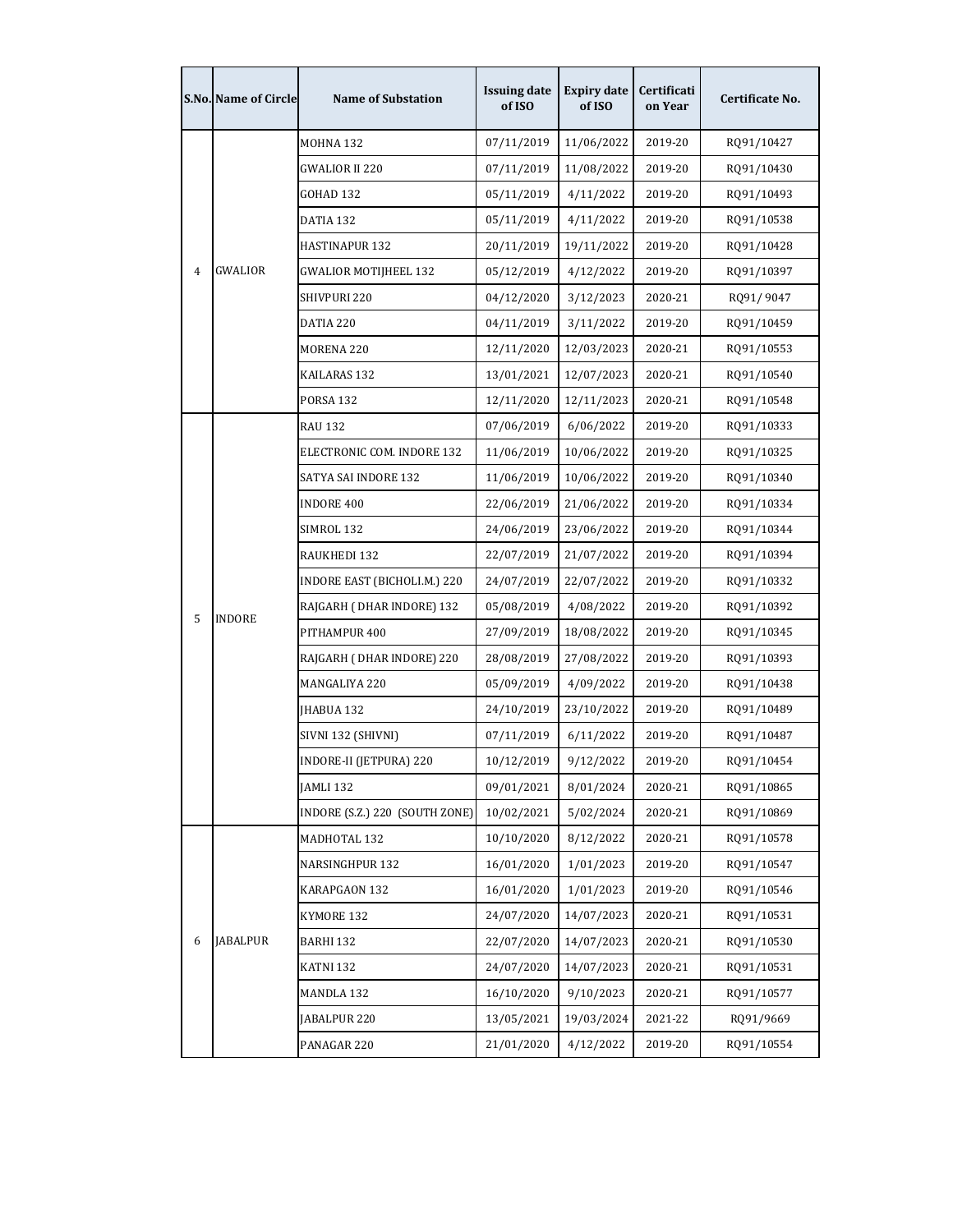|   | <b>S.No. Name of Circle</b> | <b>Name of Substation</b> | <b>Issuing date</b><br>of ISO | <b>Expiry date</b><br>of ISO | Certificati<br>on Year | Certificate No. |
|---|-----------------------------|---------------------------|-------------------------------|------------------------------|------------------------|-----------------|
|   |                             | PANDHANA 132              | 18/08/2021                    | 10/08/2024                   | 2021-22                | RQ91/9933       |
|   |                             | CHHEGAON MAKHAN (400) 220 | 20/08/2021                    | 12/08/2024                   | 2021-22                | RQ91/9934       |
|   |                             | LALBAUGH (BURHANPUR) 132  | 19/08/2021                    | 12/08/2024                   | 2021-22                | RQ91/9931       |
|   |                             | TALAKPURA 132             | 20/08/2021                    | 12/08/2024                   | 2021-22                | RQ91/9932       |
|   |                             | KHANDWA 132               | 28/02/2019                    | 27/02/2022                   | 2018-19                | RQ91/10181      |
|   |                             | SINGOT 132                | 18/03/2019                    | 17/03/2022                   | 2018-19                | RQ91/10183      |
|   |                             | <b>JULWANIYA 220</b>      | 23/10/2019                    | 22/10/2022                   | 2019-20                | RQ91/10412      |
|   |                             | ANDAD (BEDIYA) 132        | 18/03/2021                    | 4/03/2023                    | 2020-21                | RQ91/10857      |
|   |                             | BHIKANGAON 132            | 11/12/2020                    | 9/08/2023                    | 2020-21                | RQ91/9705       |
|   |                             | CHHANERA 220              | 05/06/2021                    | 9/08/2023                    | 2021-22                | RQ91/9706       |
|   |                             | <b>MOONDI 132</b>         | 30/12/2020                    | 9/08/2023                    | 2020-21                | RQ91/9695       |
|   |                             | SANAWAD 132               | 20/04/2021                    | 9/08/2023                    | 2021-22                | RQ91/9696       |
|   |                             | ANJAD 132                 | 16/03/2021                    | 10/08/2023                   | 2020-21                | RQ91/9692       |
|   |                             | <b>JULWANIYA 400</b>      | 24/05/2021                    | 15/08/2023                   | 2021-22                | RQ91/9697       |
|   |                             | NIMRANI 220               | 11/12/2020                    | 21/08/2023                   | 2020-21                | RQ91/9691       |
|   |                             | BALWADA 132               | 10/02/2021                    | 22/08/2023                   | 2020-21                | RQ91/9689       |
| 7 | KHANDWA 400                 | BARWANI 132               | 26/04/2021                    | 2/11/2023                    | 2021-22                | RQ91/9768       |
|   |                             | NEPANAGAR 220             | 14/06/2021                    | 6/11/2023                    | 2021-22                | RQ91/9758       |
|   |                             | CHHEGAON MAKHAN 132       | 11/12/2020                    | 12/11/2023                   | 2020-21                | RQ91/9760       |
|   |                             | SENDHWA 220               | 27/11/2020                    | 12/11/2023                   | 2020-21                | RQ91/10705      |
|   |                             | SHAHPURA 132              | 13/11/2020                    | 12/11/2023                   | 2020-21                | RQ91/10704      |
|   |                             | BAHADARPUR 132            | 06/02/2021                    | 15/11/2023                   | 2020-21                | RQ91/9767       |
|   |                             | KHARGONE 132              | 10/02/2021                    | 22/11/2023                   | 2020-21                | RQ91/9770       |
|   |                             | DHAMNOD 132               | 03/02/2021                    | 23/11/2023                   | 2020-21                | RQ91/9771       |
|   |                             | <b>BARWAHA 220</b>        | 27/04/2021                    | 24/11/2023                   | 2021-22                | RQ91/9769       |
|   |                             | CHHOTI KHARGONE 132       | 18/03/2021                    | 24/11/2023                   | 2020-21                | RQ91/9764       |
|   |                             | KASRAWAD 132              | 11/12/2020                    | 28/11/2023                   | 2020-21                | RQ91/9754       |
|   |                             | SENDHWA 132               | 24/02/2021                    | 8/02/2024                    | 2020-21                | RQ91/10854      |
|   |                             | PIPALPANI 132             | 23/02/2021                    | 14/02/2024                   | 2020-21                | RQ91/10738      |
|   |                             | BADGAON 132               | 26/03/2021                    | 17/03/2024                   | 2020-21                | RQ91/10856      |
|   |                             | <b>BISTAN 132</b>         | 26/03/2021                    | 24/03/2024                   | 2020-21                | RQ91/10909      |
|   |                             | PANSEMAL 132              | 26/04/2021                    | 11/04/2024                   | 2021-22                | RQ91/10855      |
|   |                             | SUWASRA 132               | 20/11/2019                    | 19/11/2022                   | 2019-20                | RQ91/10515      |
|   |                             | RATLAM 132                | 05/12/2019                    | 4/12/2022                    | 2019-20                | RQ91/10514      |
|   |                             | A LOT 132                 | 09/12/2019                    | 8/12/2022                    | 2019-20                | RQ91/10519      |
|   |                             | SUWASRA 220               | 10/12/2019                    | 9/12/2022                    | 2019-20                | RQ91/10516      |
|   |                             | JAORA 220 (132) UP GR 132 | 12/12/2019                    | 11/12/2022                   | 2019-20                | RQ91/10518      |
| 8 | NAGDA                       | RATLAM 220                | 17/12/2019                    | 16/12/2022                   | 2019-20                | RQ91/10521      |
|   |                             | <b>BHANPURA 220</b>       | 24/01/2020                    | 23/01/2023                   | 2019-20                | RQ91/10534      |
|   |                             | MANDSAUR 132              | 30/12/2020                    | 27/12/2023                   | 2020-21                | RQ91/10871      |
|   |                             | SITAMAU 132               | 09/01/2021                    | 8/01/2024                    | 2020-21                | RQ91/10866      |
|   |                             | GAROTH 132                | 16/01/2021                    | 10/01/2024                   | 2020-21                | RQ91/10870      |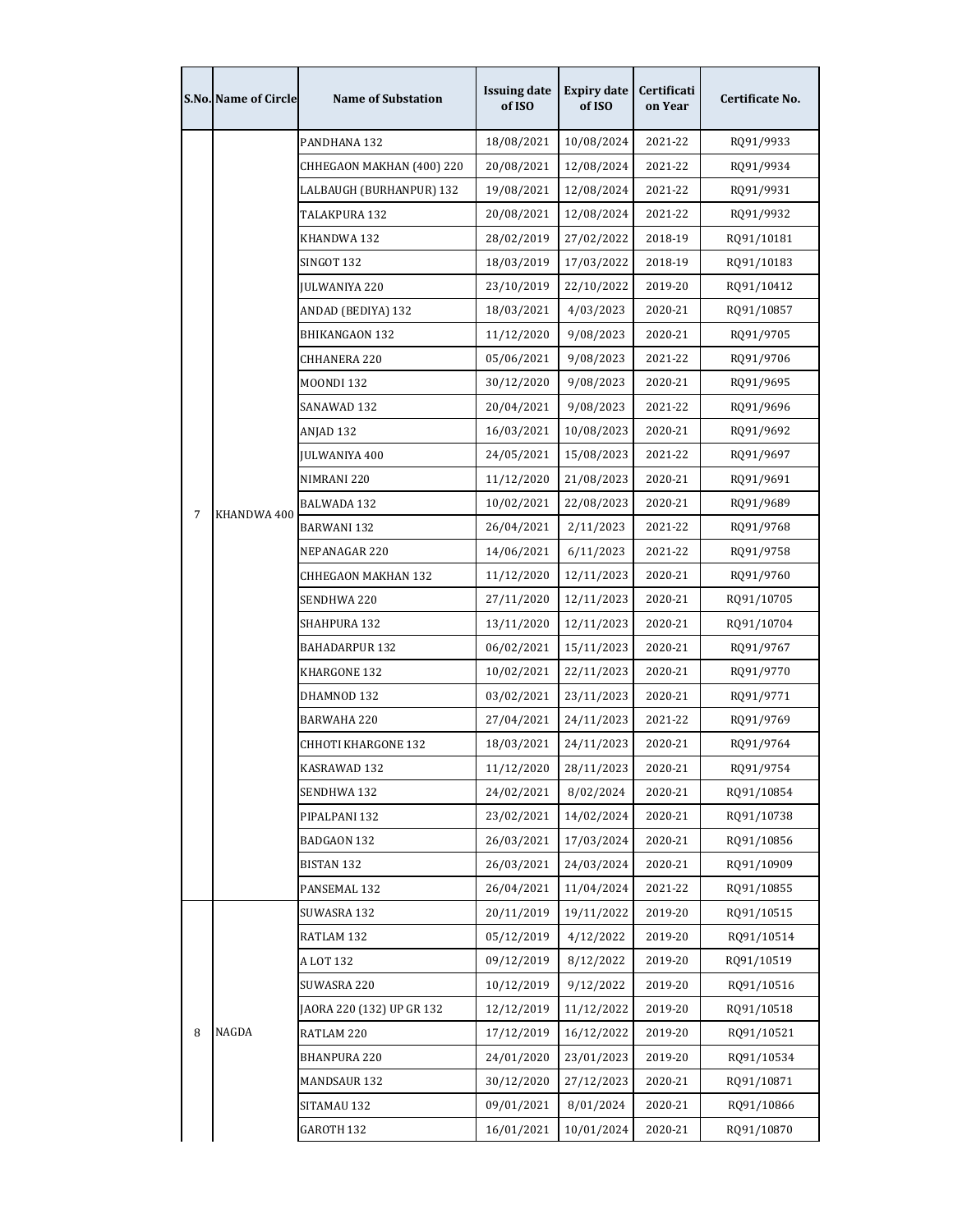|    | S.No. Name of Circle | <b>Name of Substation</b> | <b>Issuing date</b><br>of ISO | <b>Expiry date</b><br>of ISO | Certificati<br>on Year | Certificate No. |
|----|----------------------|---------------------------|-------------------------------|------------------------------|------------------------|-----------------|
|    |                      | TAL 132                   | 29/01/2019                    | 28/01/2022                   | 2018-19                | BN18653/17880   |
|    |                      | TEJGARH 132               | 24/01/2018                    | 20/01/2022                   | 2017-18                | RQ91/10146      |
|    |                      | BATIYAGARH 132            | 21/01/2019                    | 5/12/2022                    | 2018-19                | RQ91/10527      |
|    |                      | RAHATGARH 132             | 17/01/2019                    | 30/12/2022                   | 2018-19                | RQ91/10094      |
|    |                      | TIKAMGARH 132             | 11/08/2020                    | 8/09/2023                    | 2020-21                | RQ91/10401      |
|    |                      | <b>BUDERA 132</b>         | 20/08/2020                    | 8/09/2023                    | 2020-21                | RQ91/10400      |
| 9  | SAGAR                | JATARA 132                | 20/08/2020                    | 8/09/2023                    | 2020-21                | RQ91/10399      |
|    |                      | GOURJHAMAR 132            | 03/09/2020                    | 13/08/2023                   | 2020-21                | RQ91/10574      |
|    |                      | BANDA 132                 | 03/09/2020                    | 13/08/2023                   | 2020-21                | RQ91/10571      |
|    |                      | TIKAMGARH 220             | 20/08/2020                    | 13/08/2023                   | 2020-21                | RQ91/10402      |
|    |                      | LAVKUSHNAGAR 132          | 20/08/2020                    | 13/08/2023                   | 2020-21                | RQ91/10471      |
|    |                      | KHAJURAHO 132             | 20/08/2020                    | 13/08/2023                   | 2020-21                | RQ91/10470      |
|    |                      | DINDORI 132 KV            | 09/11/2020                    | 16/10/2023                   | 2020-21                | RQ91/10569      |
|    |                      | KOTAR 220 KV              | 17/10/2020                    | 17/10/2023                   | 2020-21                | RQ91/10552      |
|    |                      | UMARIYA 132 KV            | 09/11/2020                    | 8/11/2023                    | 2020-21                | RQ91/10570      |
|    |                      | PAWAI 132 KV              | 17/11/2020                    | 8/11/2023                    | 2020-21                | RQ91/10542      |
|    |                      | SHAHDOL 220 KV            | 11/11/2020                    | 10/11/2023                   | 2020-21                | RQ91/10441      |
| 10 | <b>SATNA</b>         | BEOHARI 132 KV            | 13/11/2020                    | 12/11/2023                   | 2020-21                | RQ91/10446      |
|    |                      | REWA 132KV                | 20/11/2020                    | 19/11/2023                   | 2020-21                | RQ91/10555      |
|    |                      | MORWA 132KV               | 20/11/2020                    | 19/11/2023                   | 2020-21                | RQ91/10551      |
|    |                      | MANGAWAN 132KV            | 04/12/2020                    | 3/12/2023                    | 2020-21                | RQ91/10496      |
|    |                      | DINDORI 132 KV            | 09/11/2020                    | 16/10/2023                   | 2020-21                | RQ91/10569      |
|    |                      | KOTAR 220 KV              | 17/10/2020                    | 17/10/2023                   | 2020-21                | RQ91/10552      |
|    |                      | CHHINDWARA 220            | 26/12/2019                    | 25/12/2022                   | 2019-20                | RQ91/10508      |
|    |                      | CHHINDWARA 132            | 03/01/2020                    | 2/01/2023                    | 2019-20                | RQ91/10499      |
| 11 | <b>SEONI</b>         | UMRETH 132                | 03/01/2020                    | 2/01/2023                    | 2019-20                | RQ91/10507      |
|    |                      | SEONI 132                 | 16/10/2020                    | 7/10/2023                    | 2020-21                | RQ91/10481      |
|    |                      | LALBARRA 132              | 13/11/2020                    | 12/11/2023                   | 2020-21                | RQ91/10479      |
|    |                      | BAIHAR 132                | 20/11/2020                    | 19/11/2023                   | 2020-21                | RQ91/10486      |
|    |                      | DEWAS (MSP) 132           | 12/07/2019                    | 27/06/2022                   | 2019-20                | RQ91/10328      |
|    |                      | SHAJAPUR 220              | 05/07/2019                    | 28/06/2022                   | 2019-20                | RQ91/10335      |
|    |                      | SHAJAPUR 132              | 05/07/2019                    | 28/06/2022                   | 2019-20                | RQ91/10336      |
|    |                      | DEWAS (BNP) 132           | 12/07/2019                    | 8/07/2022                    | 2019-20                | RQ91/10326      |
|    |                      | UJJAIN 132                | 21/08/2019                    | 18/07/2022                   | 2019-20                | RQ91/10350      |
|    |                      | KALAPIPAL 132             | 06/09/2019                    | 27/08/2022                   | 2019-20                | RQ91/10433      |
| 12 | UJJAIN               | POLAIKALAN 132            | 27/09/2019                    | 4/09/2022                    | 2019-20                | RQ91/10436      |
|    |                      | MULLAPURA RATADITA 132    | 10/09/2019                    | 5/09/2022                    | 2019-20                | RQ91/10327      |
|    |                      | PANWADI 132               | 27/09/2019                    | 10/09/2022                   | 2019-20                | RQ91/10429      |
|    |                      | KISHANGARH 132            | 22/10/2019                    | 9/10/2022                    | 2019-20                | RQ91/10473      |
|    |                      | <b>AGAR 132</b>           | 06/11/2019                    | 20/10/2022                   | 2019-20                | RQ91/10444      |